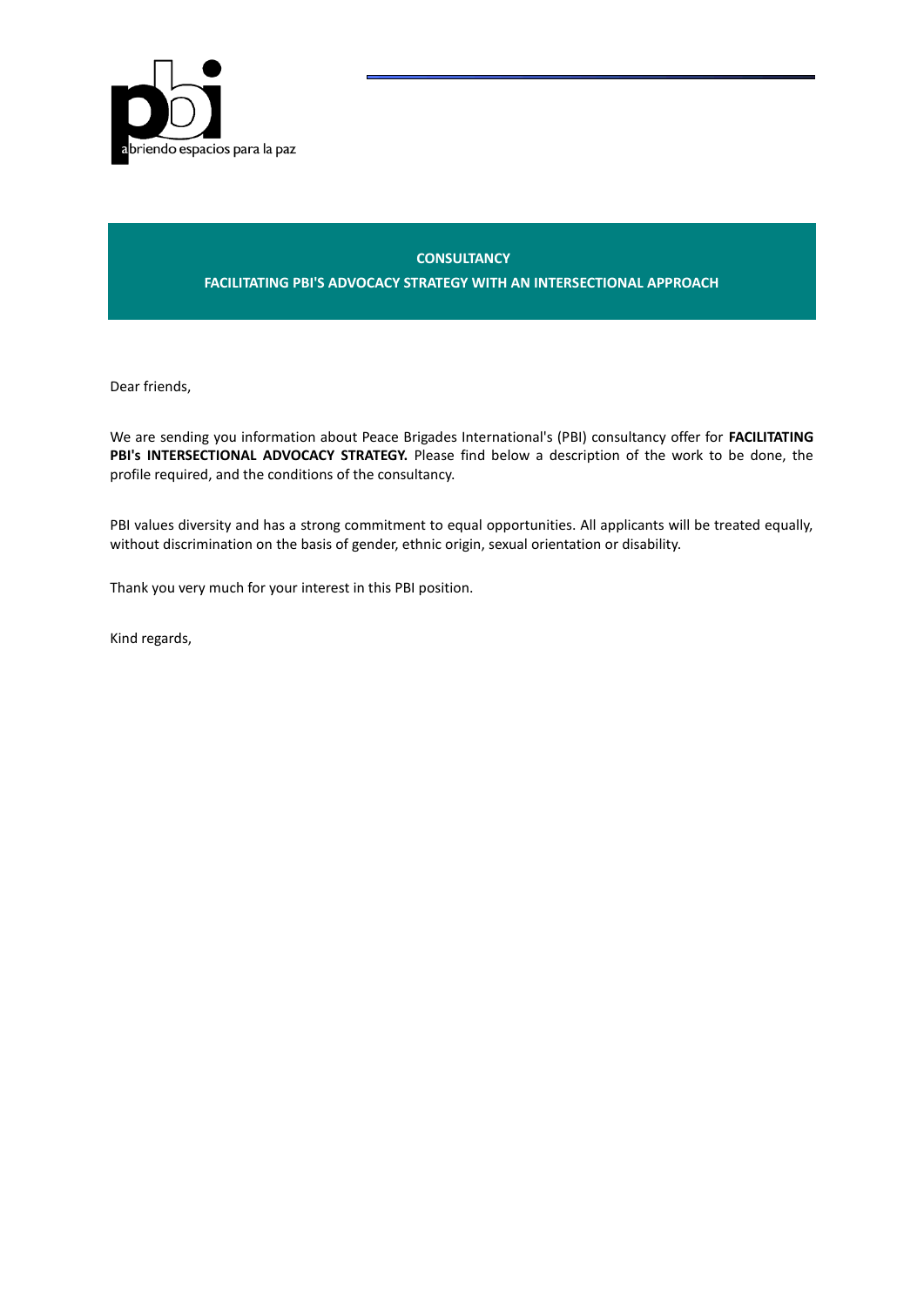

# **INTRODUCTION**

Peace Brigades International (PBI) is a non-governmental organisation that promotes the protection of human rights and non-violent conflict transformation. Through international accompaniment, PBI provides protection to individuals, organisations and communities that carry out actions in defence of human rights. PBI currently has field entities (projects) in Colombia, Guatemala, Mexico, Nicaragua/Costa Rica, Kenya, Honduras, Nepal and Indonesia, and has 16 national groups active in Europe, North America and Australia.

PBI's international advocacy work is articulated within the global organisational structure around the Advocacy Working Group (AWG), an internal working group where projects and national groups share advocacy strategies and coordinate joint initiatives on issues of international relevance. This coordination is fundamental to strengthen the impact of the advocacy that each of PBI's entities carry out. Through this working group, a *faceto-face* (F2F) meeting is organised every year to establish the strategic bases for advocacy work.

One of the AWG's goals is to mainstream an intersectional approach (feminist, decolonial, anti-capitalist, antimilitarist, pro-environmental justice) in its advocacy strategy. At the next F2F meeting, which will take place in Brussels from 18-22 July 2022, the AWG will initiate a strategic reflection process in which the intersectional advocacy strategy for 2023-2025 will be elaborated.

The consultancy proposed will focus on accompanying the process of evaluation and elaborating the advocacy strategy with an intersectional perspective. This will include the facilitation of face-to-face sessions during the meeting in July.

# **OBJECTIVES OF THE SERVICE AND ACTIONS ENVISAGED**

General objective: To **accompany and facilitate the process of developing the 2023-2025 intersectional advocacy strategy (feminist, decolonial, anti-capitalist, anti-militarist, pro-environmental justice).** To this end, the following actions are proposed:

## Actions envisaged:

- 1. Preparation: compile and analyse, together with PBI entities that have developed policies and reflections, how to incorporate the intersectional gender/feminist approach and the processes carried out. Review of key documents: current AWG strategy, external evaluation 2017-2018, AWG operational plan, minute of discussions in the pandemic period. This compilation will serve to map the starting points.
- 2. Dynamize the F2F strategic discussion process, which will take place in Brussels from 18 to 22 July *(see Annex: AWG F2F agenda proposal)*. The facilitation of this space will be carried out in person with the AWG members, with interactive online participation of other actors identified by PBI (human rights defenders organisations accompanied by PBI, allied organisations, etc.). This work will be carried out in close coordination with the agenda committee and with the support of AWG members.
- 3. Facilitate a training workshop on how to incorporate an intersectional gender/feminist perspective into advocacy for the protection of human rights defenders. This workshop is included in the F2F agenda in Brussels and will last approximately 3 hours *(see Annex: AWG F2F agenda proposal)*.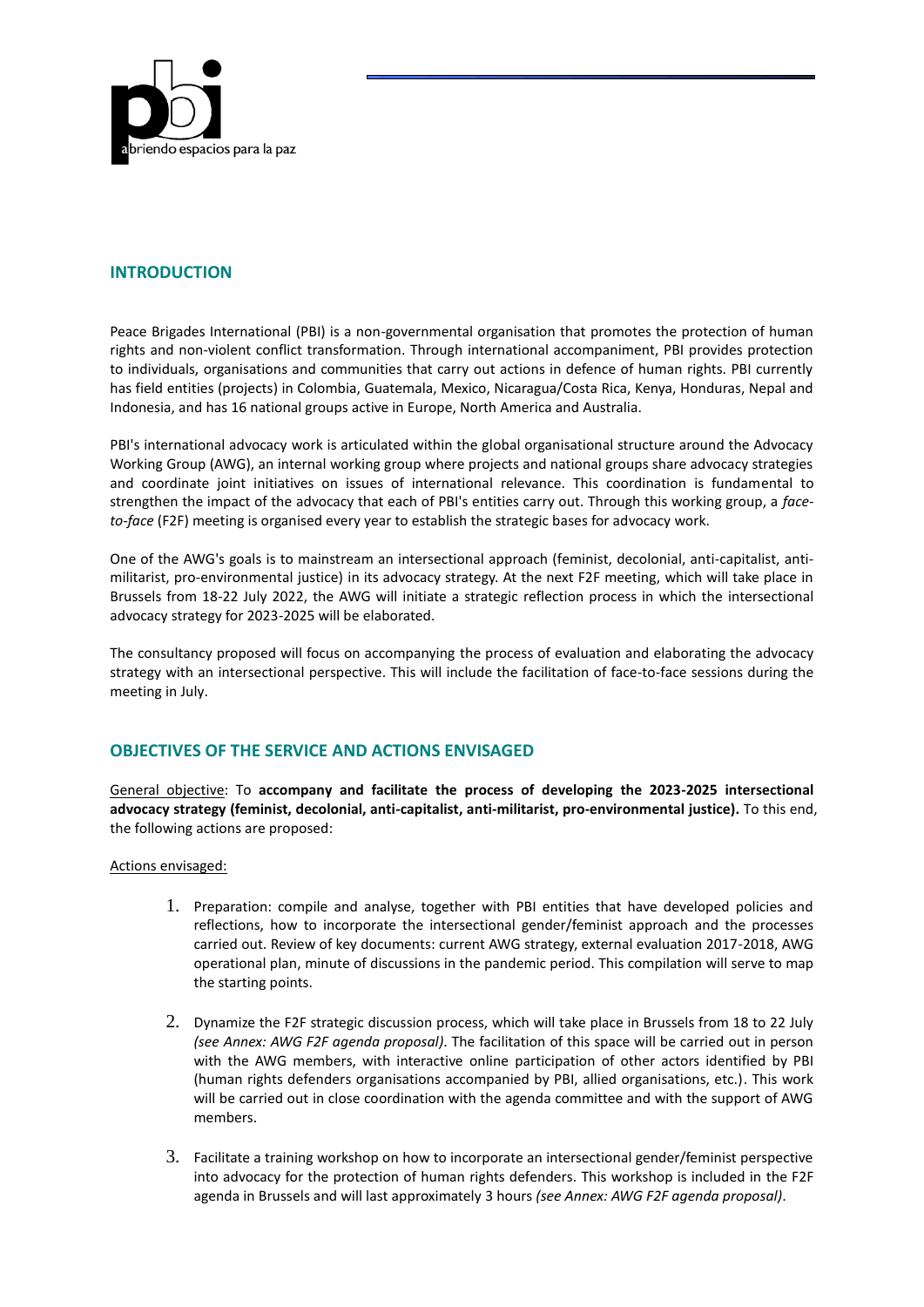

- 4. Lead the drafting and elaboration of the advocacy strategy proposal: elaborate, together with a multi-disciplinary and representative AWG steering group, a strategy proposal based on the inputs received in the F2F.
- 5. Present and seek validation of the strategic advocacy plan with AWG. Conduct a virtual feedback of the process in September, on a day to be agreed between the consultant and the AWG.

# **SCHEDULE:**

The process will begin once the consultancy is confirmed and will be completed by 30 September 2022.

The organisation of time is the responsibility of the consultant and should be coordinated with the AWG's work schedule according to the following timetable:

|                                                                                                     | <b>JUNE</b>  | <b>JULY</b> | <b>AUGUST</b> | SEPTEMBER |
|-----------------------------------------------------------------------------------------------------|--------------|-------------|---------------|-----------|
| 1. Preparation: review<br>and compilation of<br>documents                                           | 6 Jun-18 Jul |             |               |           |
| 2. Launch of the F2F<br><b>Strategic Discussion</b>                                                 |              | 18-22 Jul   |               |           |
| 3. Facilitation of a<br>training workshop with<br>an intersectional<br>gender/feminist<br>approach. |              | 20 Jul      |               |           |
| 4. Activation of the<br>drafting of the AWG's<br>advocacy strategy                                  |              |             |               | 1-30 Sep  |
| 5. Presentation and<br>validation                                                                   |              |             |               | 15-30 Sep |

# **CONDITIONS**

The total budget for the performance of the service is **€4,000 (180 hours approx.) including all taxes**. Payment for the service provided will be made in 2 phases and will be paid in the following manner, subject to the provision of an invoice from the consultant, issued in accordance with current legislation:

- 60% at the end of activity 3
- 40% at the end of the activity 5

The costs of attending the F2F meeting in Brussels (travel, accommodation and meals) will be covered by PBI.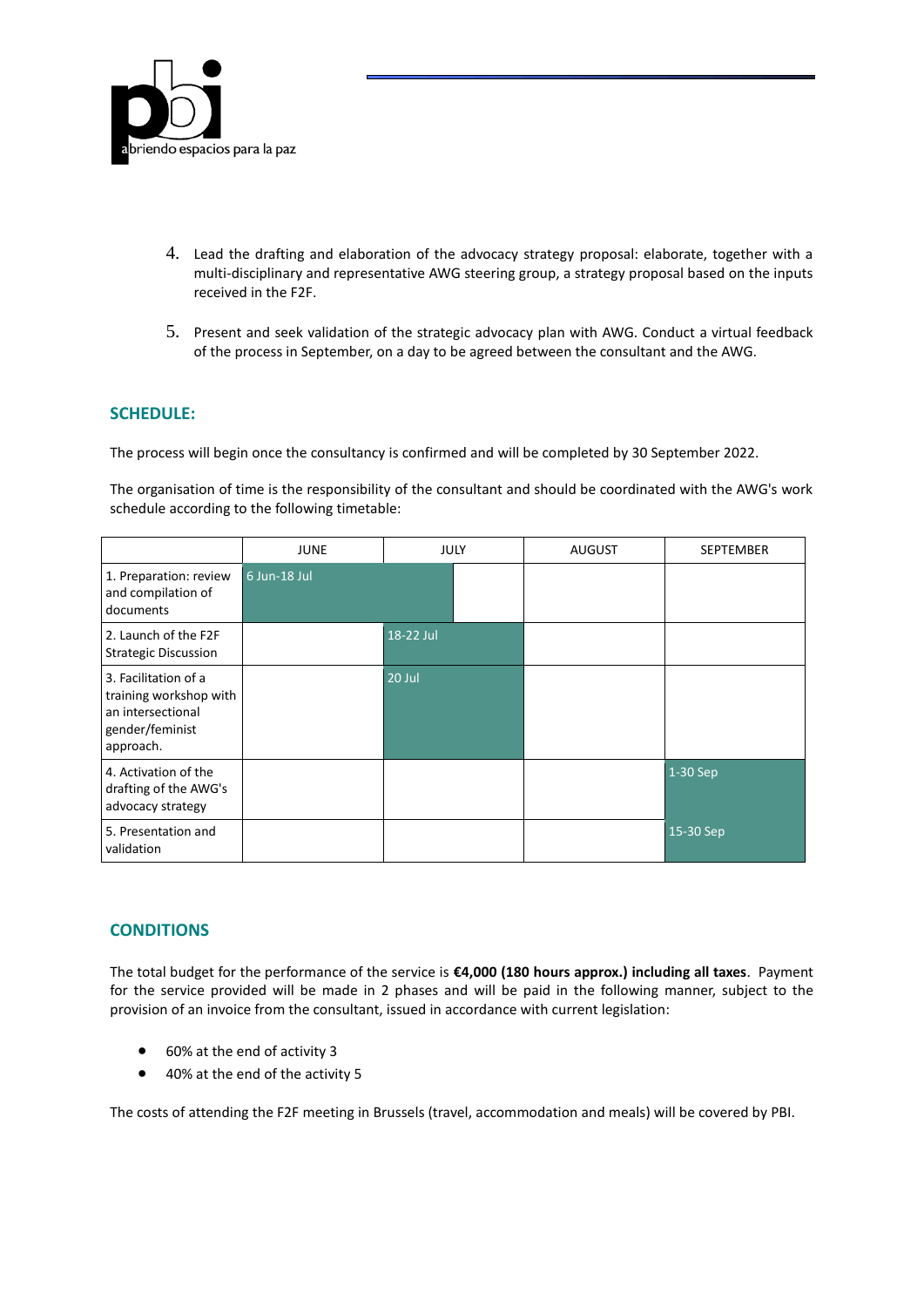

# **REQUIRED PROFILE**

The selected person must meet the following requirements:

### **Essential requirements**

- Commitment to the values and principles of PBI and human rights.
- Commitment to gender equality and a life free of violence.
- Reflection and practice against misogyny, lesbo/homo/biphobia, transphobia, racism, classism, ableism, adultcentrism and other systemic oppressions.
- Experience in accompanying strategic planning processes.
- Understanding of the specific risk situation and the forms and implications of violence experienced by women HRDs and the LGBTIQ+ population.
- Knowledge and previous experience in the design and drafting of an intersectional advocacy strategy, working with a gender perspective, as well as the development of the corresponding specific protocols.
- Knowledge and previous experience in preparation and facilitation of collective construction spaces.
- Excellent written and spoken ability in one of PBI's official languages (Spanish or English).

#### **Desirable requirements**

- Previous experience of working or activism with feminist organisations, collectives or movements.
- Experience of advocacy work in the field of human rights.
- Knowledge of public mechanisms for comprehensive gender-sensitive protection for women and LGBTIQ+ human rights defenders.

# **SUBMISSION OF PROPOSALS**

Those interested should send their CV and a brief work proposal, including methodology and detailed work schedule, by **30 May to the** following address: advocacy@pbi-ee.org indicating in the subject line "Facilitating PBI advocacy strategy intersectional approach**"**.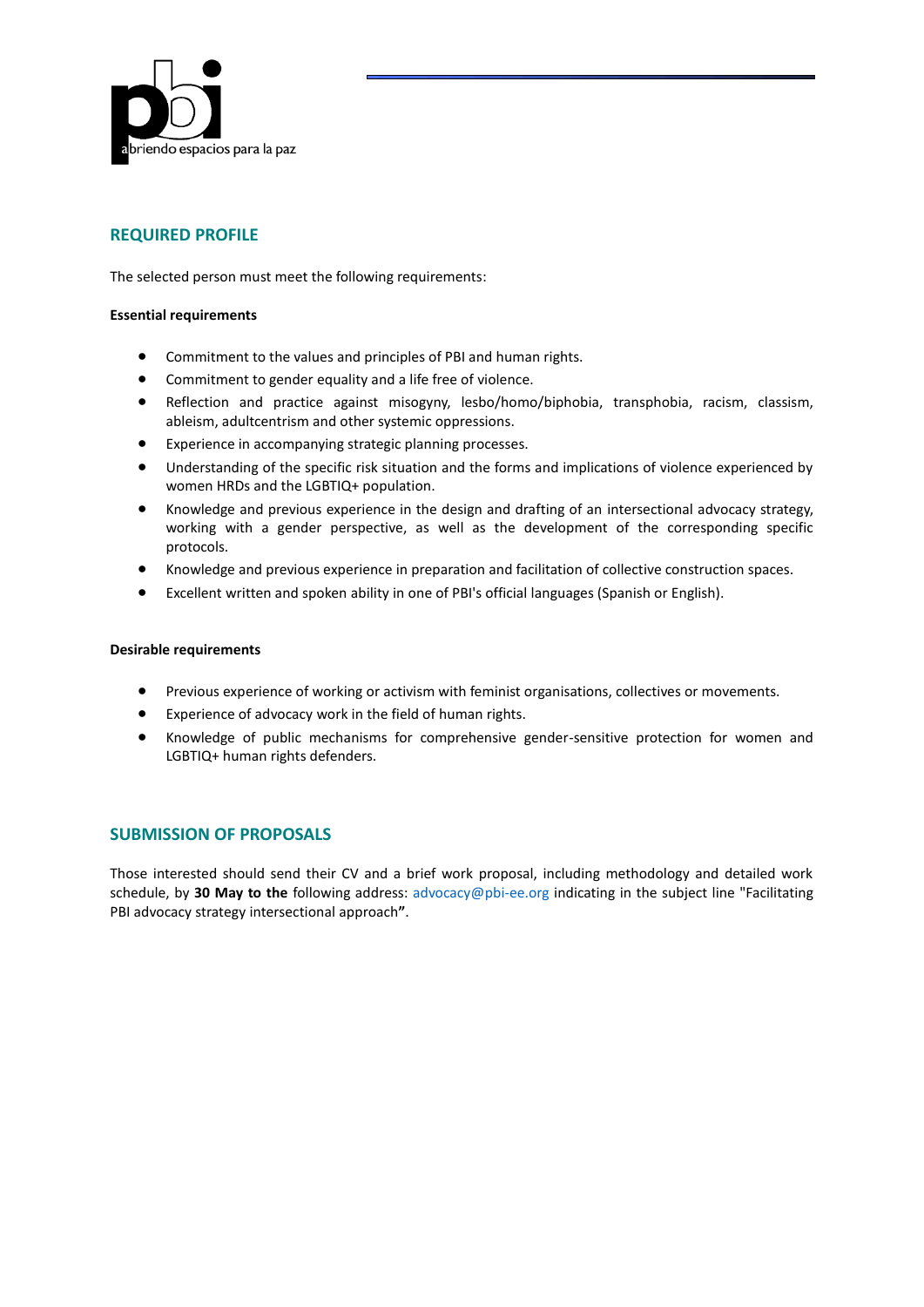

# **ANNEX** AWG F2F Agenda Proposal 18 - 22 July 2022

# **DAY 0 ARRIVAL.** 18 jul

**DAY 1.** 19 jul

## **Morning session 9h - 12h**

- **1. Icebreaker/ Introduction of participants**
- **2. Advocacy success stories**.
- **3. Context Analysis with speakers from Africa / Asia / Europe**
	- Hybrid format (face-to-face/virtual)

## *Lunch break from 12h30 to 13h30*

## **Afternoon session 14h - 18h30**

#### **Continuation of the Context Analysis session with speakers from the Americas**

- Hybrid format (face-to-face/virtual)

*Dinner from 19h to 20h* 

# **DAY 2.** 20 jul

## **Morning session 9h - 12h**

## **4. Workshop on How to incorporate a gender/feminist and intersectional perspective in an advocacy strategy.**  Internal training objective.

**External facilitation (Consultant)** 

### *Lunch break from 12h30 to 13h30*

## **Afternoon session 14h - 18h30**

## **5. Evaluation of the current AWG Strategy and Development of the Gender, Feminist and Intersectional Advocacy Strategy 2023-2025**:

- Where do we start from? (AWG Strategy and Operational Plan, Internal current processes on gender and feminist perspective, etc).
- Review of strategic objectives:
- Elaboration of Strategy 2023-2025
	- External facilitation (consultant)
	- Methodology elaborated by the consultant and the agenda committee

*Dinner from 19h to 20h*